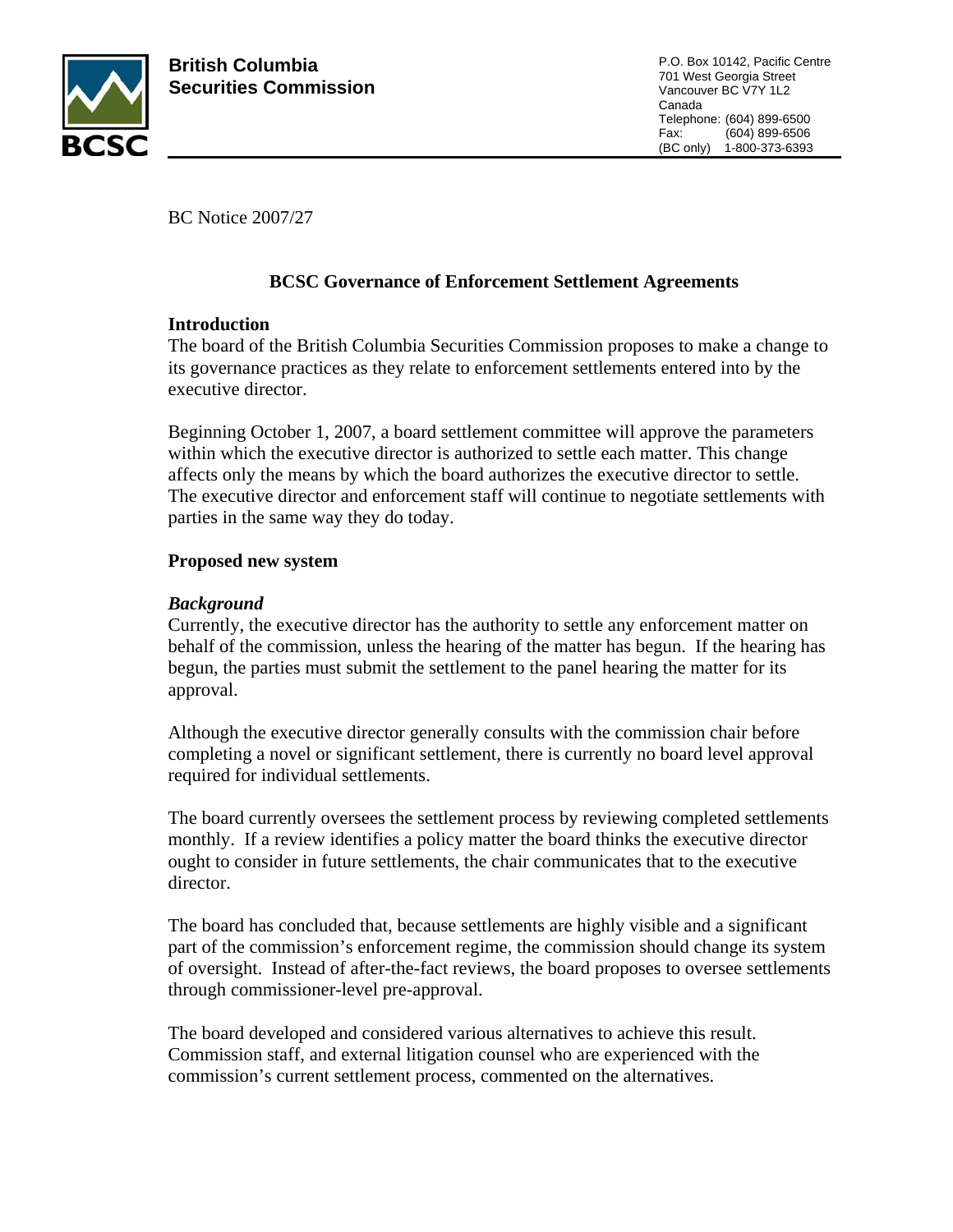In assessing the alternatives, the board decided that any new system should

- have benefits that significantly improve governance
- **PERICIST:** preserve the ability to include creative and flexible terms in settlements
- not impose costs (in money or time) that exceed the benefits it adds
- not create unintended consequences (for example, disincentives to settle)

### *Details*

The board proposes to adopt a system in which the executive director would bring the matter proposed for settlement to a board settlement committee. Settlement committees, which would generally consist of two or three commissioners, would be established on an *ad hoc* basis. Appointments to settlement committees would rotate among commissioners.

The proposed system is a governance, not an adjudicative, process: the commissioners would be acting as a committee of the board, not as a hearing panel. The committee would review the proposed settlement with staff and the executive director and would authorize the executive director to proceed with the settlement within certain parameters. Committee members could ask any questions they think are relevant.

Once the committee approved the parameters for settlement, the executive director and commission staff would complete the settlement in the usual way. If there were a change in the circumstances considered by the committee suggesting that the approved parameters are no longer appropriate, the committee would reconvene to consider a change in the parameters.

Commissioners sitting on settlement committees would not discuss the matter with any commissioner not on the same committee. If the settlement fails, the commissioners on the committee would, without the consent of the parties, be disqualified from sitting on a hearing on the matter.

The new system would apply to all enforcement settlements, whether or not a hearing on the matter has begun.

### *Assessment*

In the board's opinion, the proposed system would allow effective, before-the-fact oversight and approval of settlements by the commission, preserve the ability to include flexible and creative terms in settlements, and be easy to implement. It also carries a low risk of unintended consequences. Any incremental cost and delay for staff would be minimal. For respondents, it would be negligible.

The proposed system would therefore provide sound governance over the settlement process while preserving most of the advantages of current system.